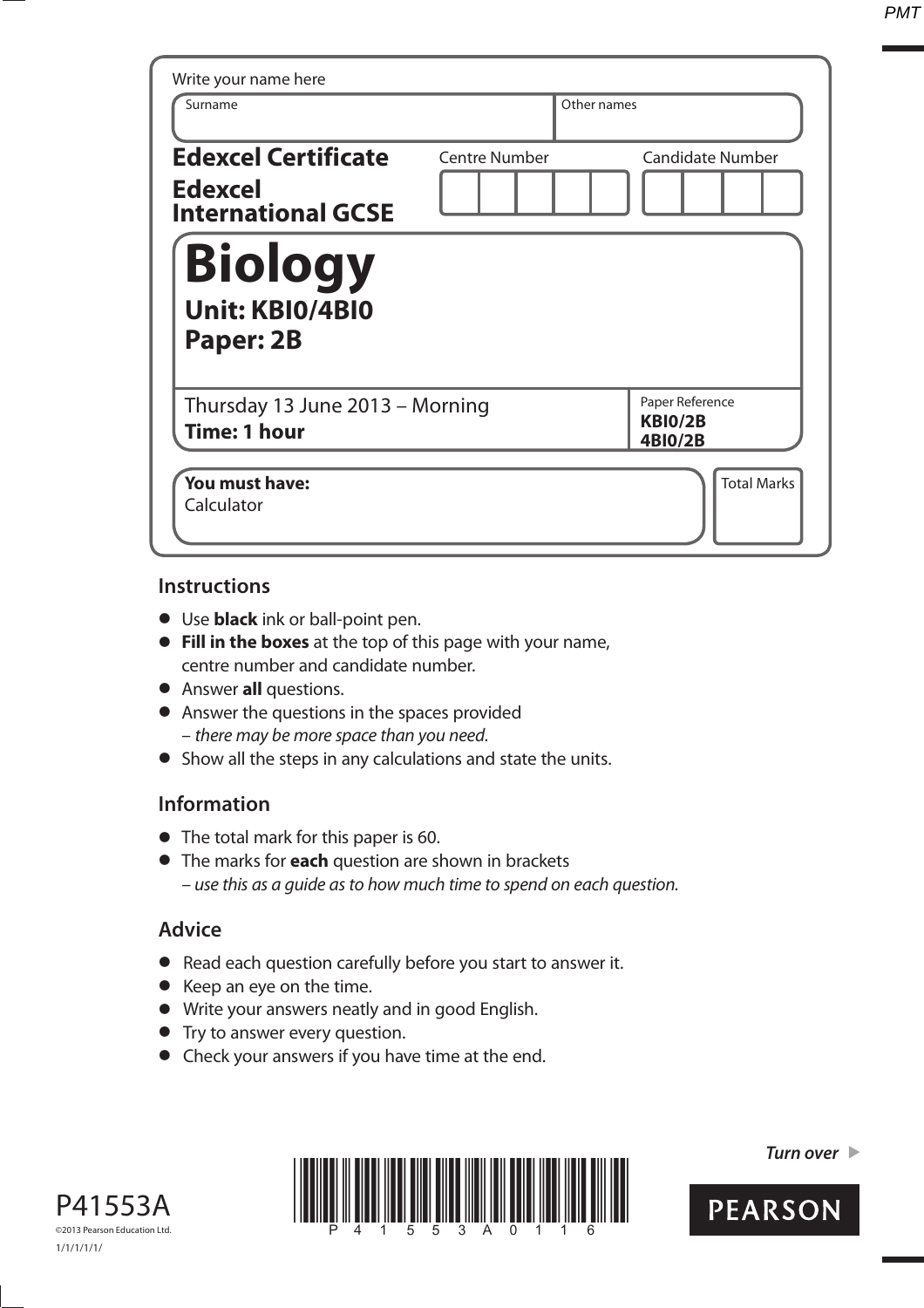### **Answer ALL questions.**

**1** Read the passage below. Use the information in the passage and your own knowledge to answer the questions that follow.

#### **Micropropagation: good or bad?**

Plant cells have the ability to produce a genetically identical copy of their parent plant. They can do this because the information is coded in the sequence of bases in their DNA. Micropropagation involves taking small pieces, known as explants, from a plant with the desired characteristics. The explants are sterilised

 5 and then put into a growth medium containing sucrose, amino acids and a variety of minerals as well as growth promoting chemicals.

All the young plants produced from the original cell or piece of tissue are clones. The sterile conditions in which they have been grown allow these plants to be disease free. Micropropagation can also produce plants which are free of

10 pathogens such as viruses.

Micropropagation is used to produce commercial quantities of plants. Large quantities of flowers are cloned in this way. The quality and characteristics of the flowers produced can be controlled more easily than when using sexual methods of reproduction. With rare or endangered plant species,

15 micropropagation may be the last chance of reproducing them if more conventional methods have failed.

20 source in cars. The process has been used to create large numbers of palm oil plants. The oil extracted from these plants can be used in a wide variety of food and consumer products. It can also be used to make biofuel for use as a sustainable energy

The increased demand for the use of palm oil has had serious environmental consequences, with huge areas of rainforest being destroyed to make way for fresh plantations. Today, Malaysia and Indonesia account for 90 per cent of global production. Indonesia already has six million hectares of oil

25 palm plantations, with plans for another four million by 2015 dedicated to biofuel production. This destruction of habitat will result in more rainforests disappearing, pushing several species such as the orangutan towards extinction.

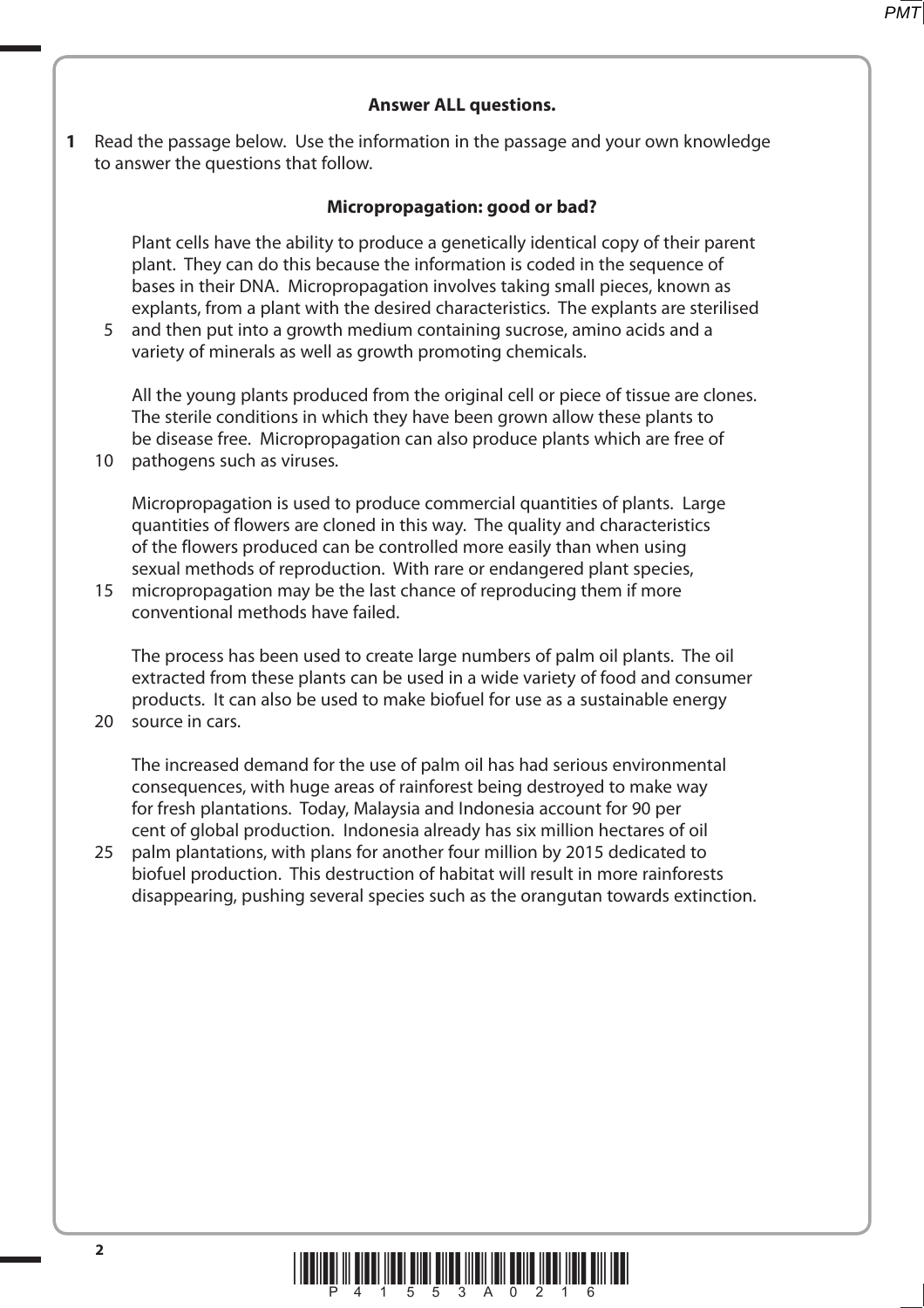| (a) Name one base found in DNA (line 3).                                                                                                                           | (1)                             |
|--------------------------------------------------------------------------------------------------------------------------------------------------------------------|---------------------------------|
| (b) Suggest why explants are sterilised (line 4).                                                                                                                  | (2)                             |
|                                                                                                                                                                    |                                 |
| (c) Suggest why amino acids are provided in the growth medium (line 5).                                                                                            | (1)                             |
| (d) What is meant by the term pathogen (line 10)?                                                                                                                  | (1)                             |
| (e) Suggest two reasons why growers prefer to use micropropagation rather than<br>sexual methods of reproduction to produce good quality flowers (lines 11 to 14). | (2)                             |
| 2<br>(f) Suggest what is meant by the term sustainable energy source (lines 19 and 20).                                                                            | (1)                             |
|                                                                                                                                                                    | 3                               |
| <u>HII DI DI MARAJI IN DI DI MARAJI IN DI MAR</u>                                                                                                                  | Turn over $\blacktriangleright$ |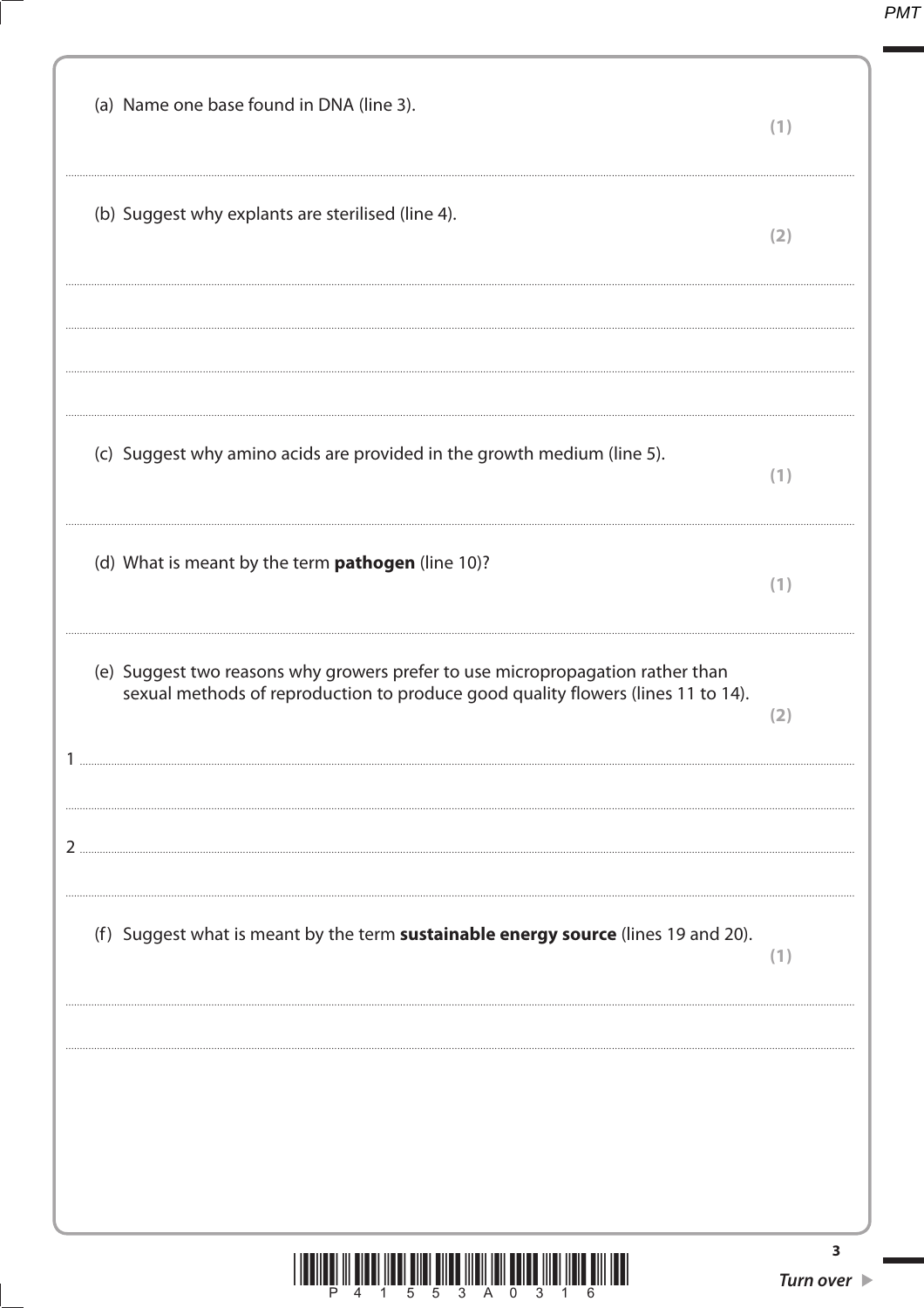| (g) The destruction of habitat can lead to extinction of species.                         |                                   |  |
|-------------------------------------------------------------------------------------------|-----------------------------------|--|
| Give three other disadvantages of deforestation.                                          | (3)                               |  |
|                                                                                           |                                   |  |
|                                                                                           |                                   |  |
| $2$ .                                                                                     |                                   |  |
|                                                                                           |                                   |  |
| 3                                                                                         |                                   |  |
|                                                                                           |                                   |  |
|                                                                                           | (Total for Question 1 = 11 marks) |  |
|                                                                                           |                                   |  |
|                                                                                           |                                   |  |
|                                                                                           |                                   |  |
|                                                                                           |                                   |  |
|                                                                                           |                                   |  |
|                                                                                           |                                   |  |
|                                                                                           |                                   |  |
|                                                                                           |                                   |  |
|                                                                                           |                                   |  |
|                                                                                           |                                   |  |
|                                                                                           |                                   |  |
|                                                                                           |                                   |  |
|                                                                                           |                                   |  |
|                                                                                           |                                   |  |
|                                                                                           |                                   |  |
|                                                                                           |                                   |  |
|                                                                                           |                                   |  |
| 4<br><u> I I BOILEAN III OIDDI IIDDI OINN OIND IIIDDI IOIL DOIN OIDDI IIDNO OIN IODI.</u> |                                   |  |

1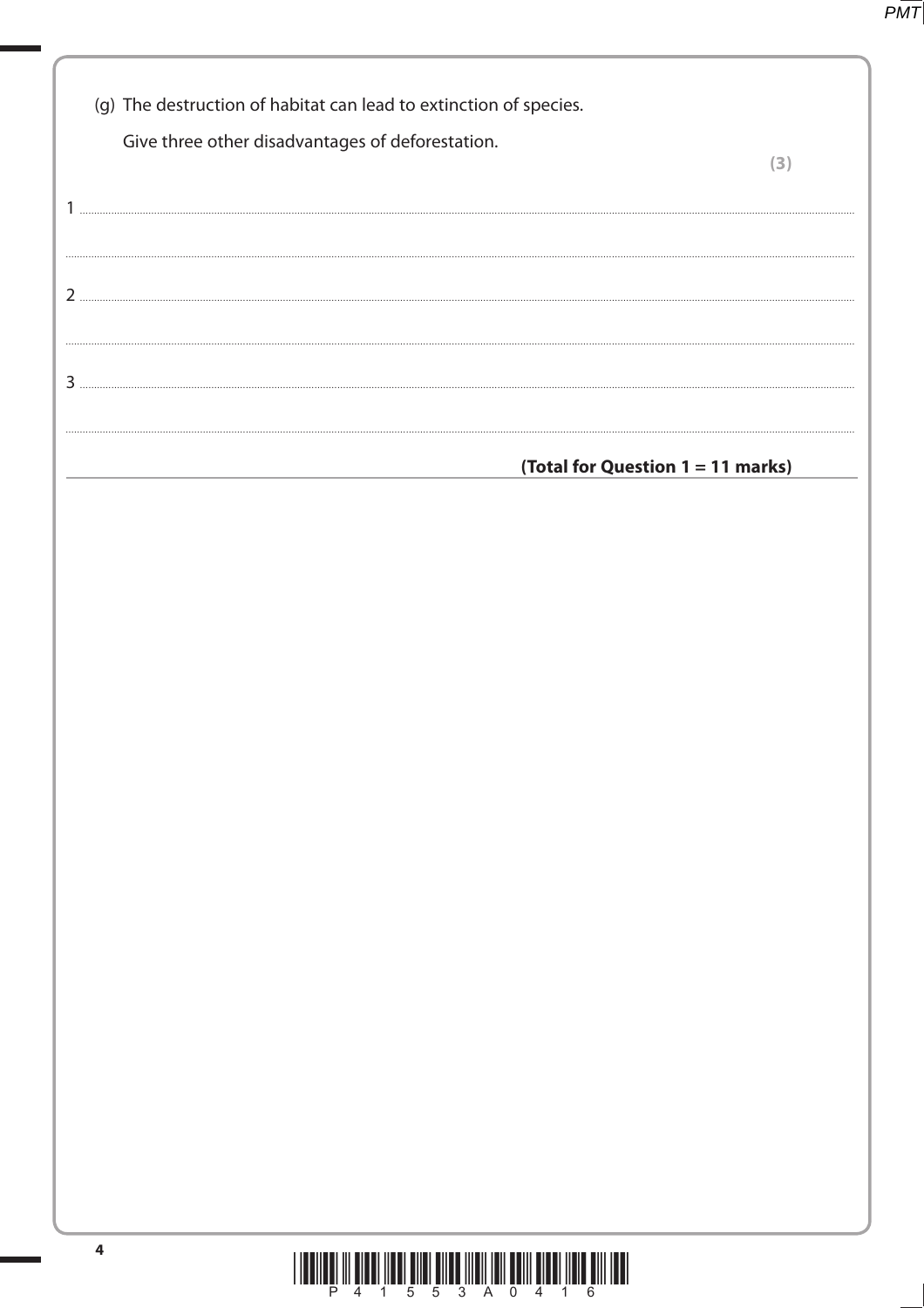2 (a) The table describes stages in the water cycle.

Complete the table by naming or describing each stage.

The first one has been done for you.

 $(3)$ 

| <b>Description of stage</b>                                           | Name of stage |
|-----------------------------------------------------------------------|---------------|
| Heat from the sun causes liquid water to change<br>into water vapour. | evaporation   |
| Water vapour in the air changes back into liquid<br>water.            |               |
| The liquid water falls to the earth.                                  |               |
|                                                                       | transpiration |

(b) Describe the biological consequences of pollution of water by sewage.

(Total for Question 2 = 7 marks)

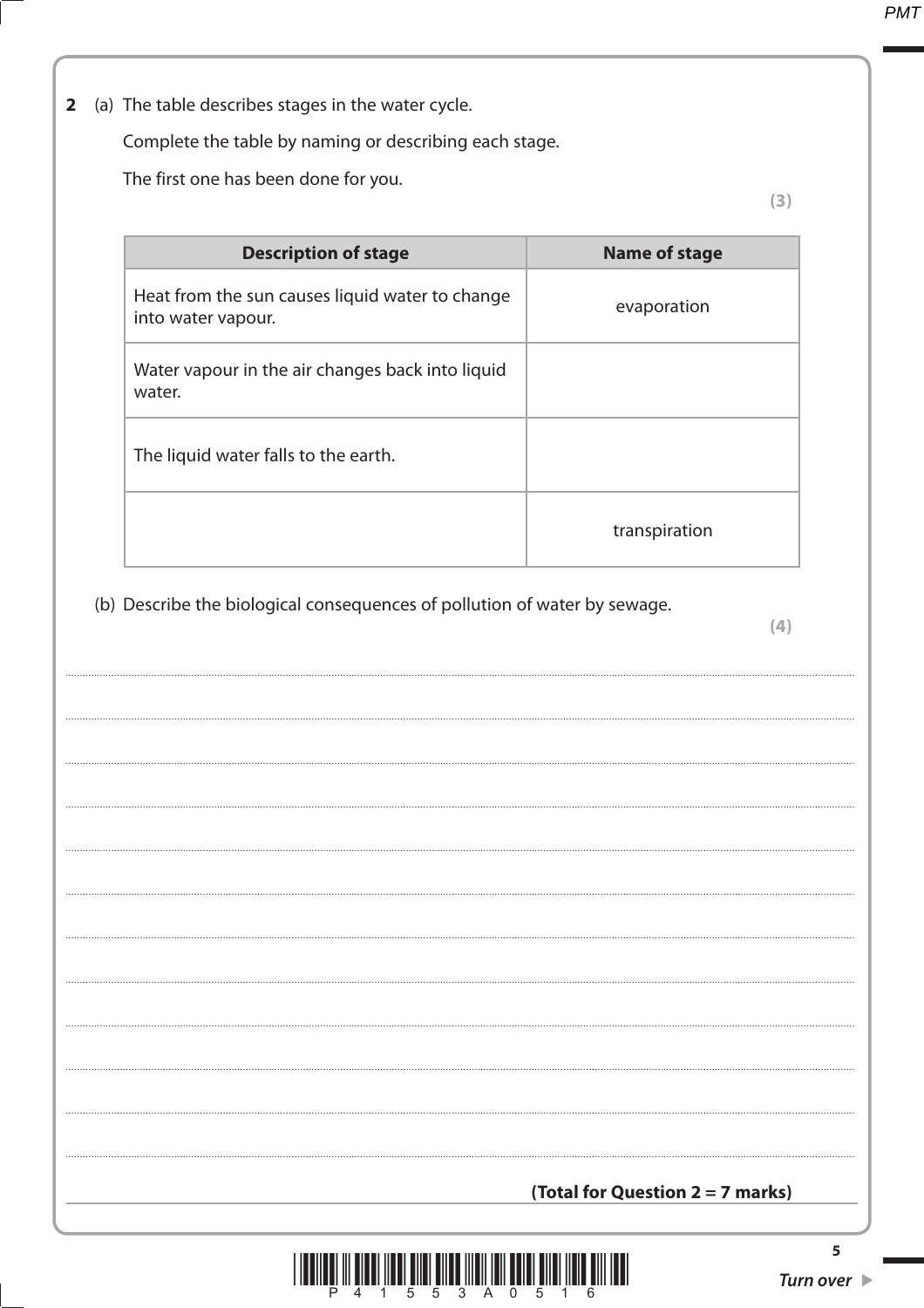**3** The diagram shows the apparatus used to investigate how quickly water passes through two different types of soil.



 Each funnel contained 200 g of dry soil. Water was poured into each funnel to make the soil completely wet.

Then 100 cm<sup>3</sup> of water was poured on to the wet soil in each funnel and allowed to drain into the measuring cylinders. The volume of water collected in the cylinders was measured every two minutes until all 100 cm<sup>3</sup> had been collected. The table shows the results.

| <b>Time</b><br>in minutes | <b>Volume of water collected</b><br>in $cm3$ |           |
|---------------------------|----------------------------------------------|-----------|
|                           | sandy soil                                   | clay soil |
| 2                         | 70                                           | 20        |
| 4                         | 100                                          | 36        |
| 6                         | 100                                          | 52        |
| 8                         | 100                                          | 68        |
| 10                        | 100                                          | 84        |
| 12                        | 100                                          | 97        |
| 14                        | 100                                          | 100       |

(a) (i) Soil type is an independent variable in this investigation.

What is meant by the term **independent variable**?

**(1)**

(ii) What is the **dependent variable** in this investigation?



....................................................................................................................................................................................................................................................................................

....................................................................................................................................................................................................................................................................................

....................................................................................................................................................................................................................................................................................

....................................................................................................................................................................................................................................................................................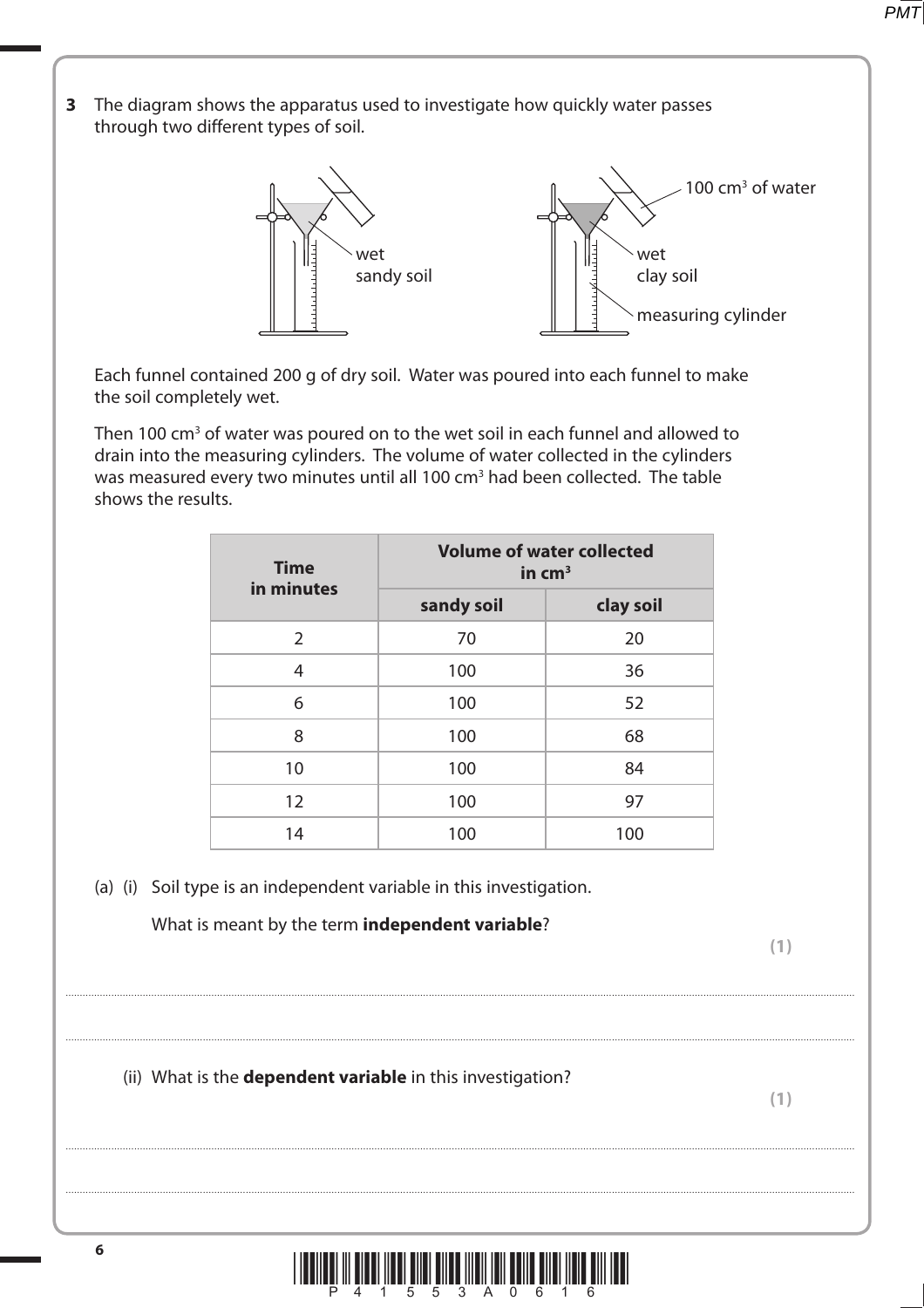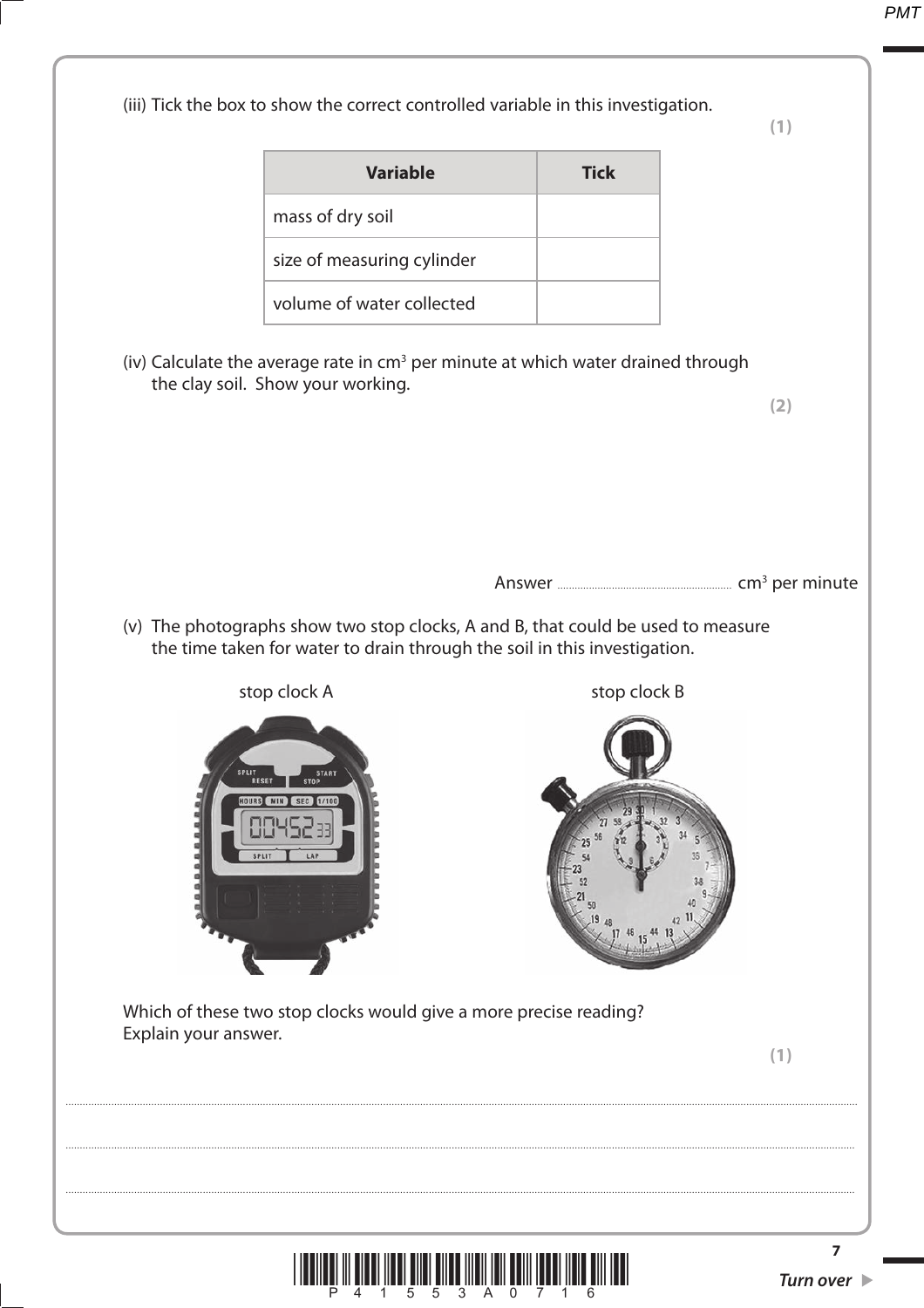| (b) Sandy soil contains large soil particles with big air spaces between them.                                                           |     |
|------------------------------------------------------------------------------------------------------------------------------------------|-----|
| Clay soil contains very small soil particles with small air spaces between them and<br>most of these air spaces are filled with water.   |     |
| (i) Suggest why many plants may find it difficult to grow in sandy soil.                                                                 | (2) |
|                                                                                                                                          |     |
|                                                                                                                                          |     |
| (ii) Use your knowledge of how plant roots absorb mineral ions to suggest why<br>some plants may find it difficult to grow in clay soil. | (2) |
|                                                                                                                                          |     |
|                                                                                                                                          |     |
| (Total for Question 3 = 10 marks)                                                                                                        |     |
|                                                                                                                                          |     |
|                                                                                                                                          |     |
|                                                                                                                                          |     |
|                                                                                                                                          |     |
|                                                                                                                                          |     |
|                                                                                                                                          |     |
|                                                                                                                                          |     |
|                                                                                                                                          |     |
|                                                                                                                                          |     |
| 8<br><u>ו השתון וזות שושון ושושו ושושה וזמן וזמן ון השווה ושווה ושום וששון וששום וזו וששוושם ו ז</u>                                     |     |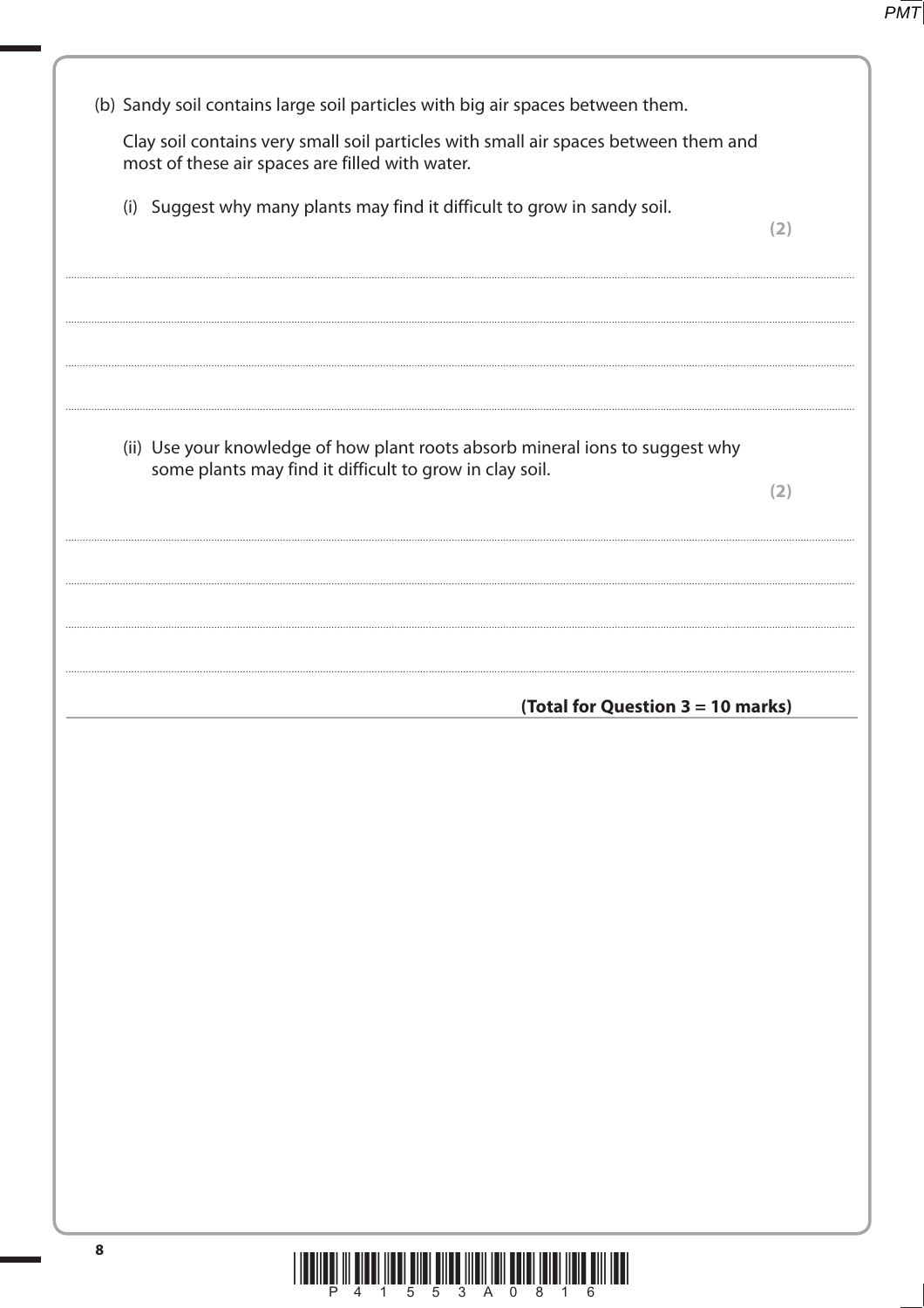**BLANK PAGE**

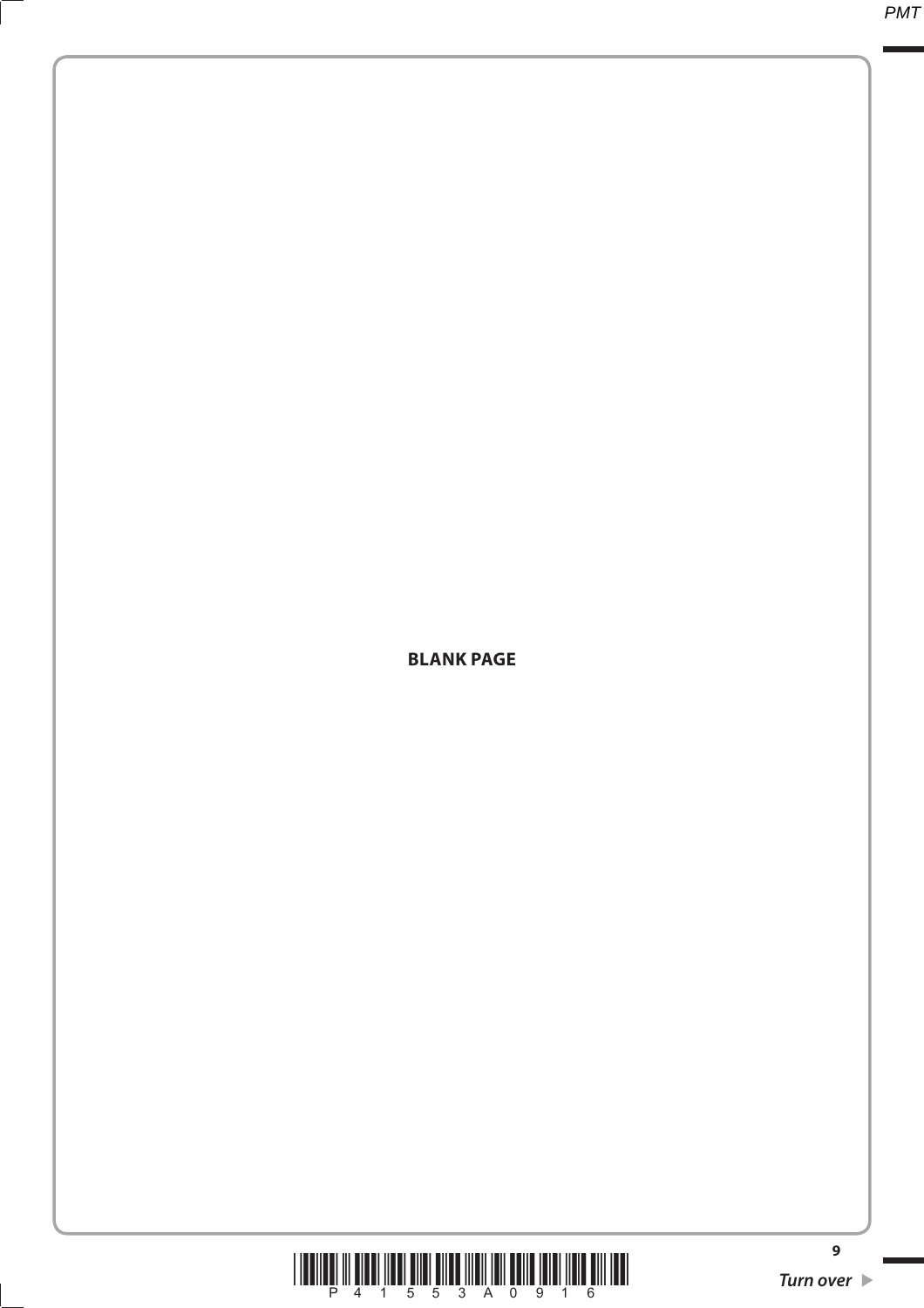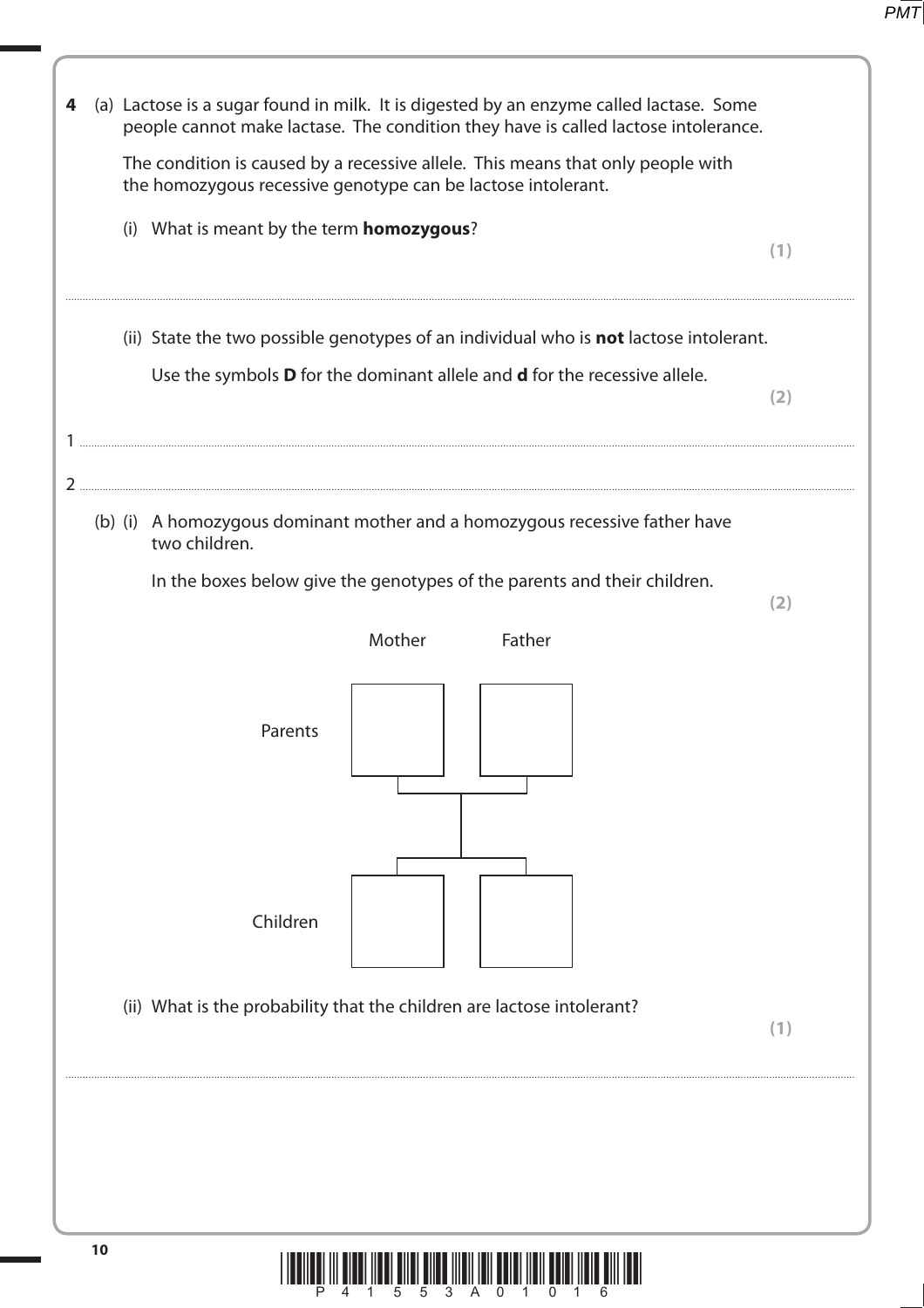(c) People from different countries were tested to find out if they were lactose intolerant. The table shows the number of people who were tested in each country and the percentage who were lactose intolerant.

| <b>Country</b> | <b>Number of people tested</b> | <b>Percentage who were</b><br>lactose intolerant |
|----------------|--------------------------------|--------------------------------------------------|
| A              | 160                            | 4                                                |
| B              | 315                            | 12                                               |
|                | 134                            | 18                                               |
| D              | 20                             | 75                                               |
| E              | 59                             | 89                                               |
| F              | 71                             | 93                                               |
| G              | 134                            | 98                                               |
| H              | 24                             | 100                                              |

(i) The population size of country B is 190 million.

 Calculate the number of people in this country likely to be lactose intolerant. Show your working.

**(2)**

Answer ............................................................

(ii) Suggest a reason why the value of 100% for country H may not be correct.

....................................................................................................................................................................................................................................................................................

**(1)**

# **(Total for Question 4 = 9 marks)**

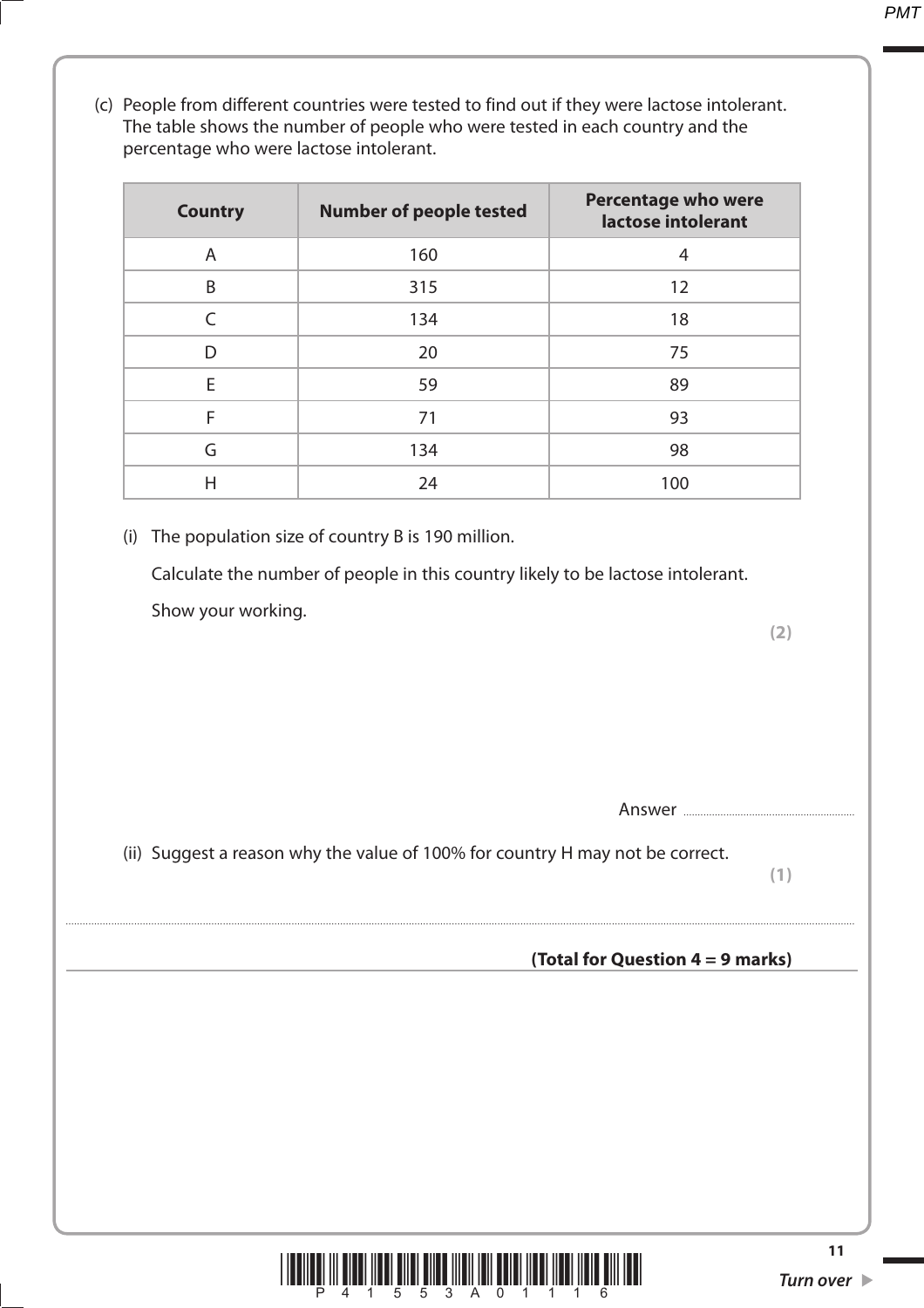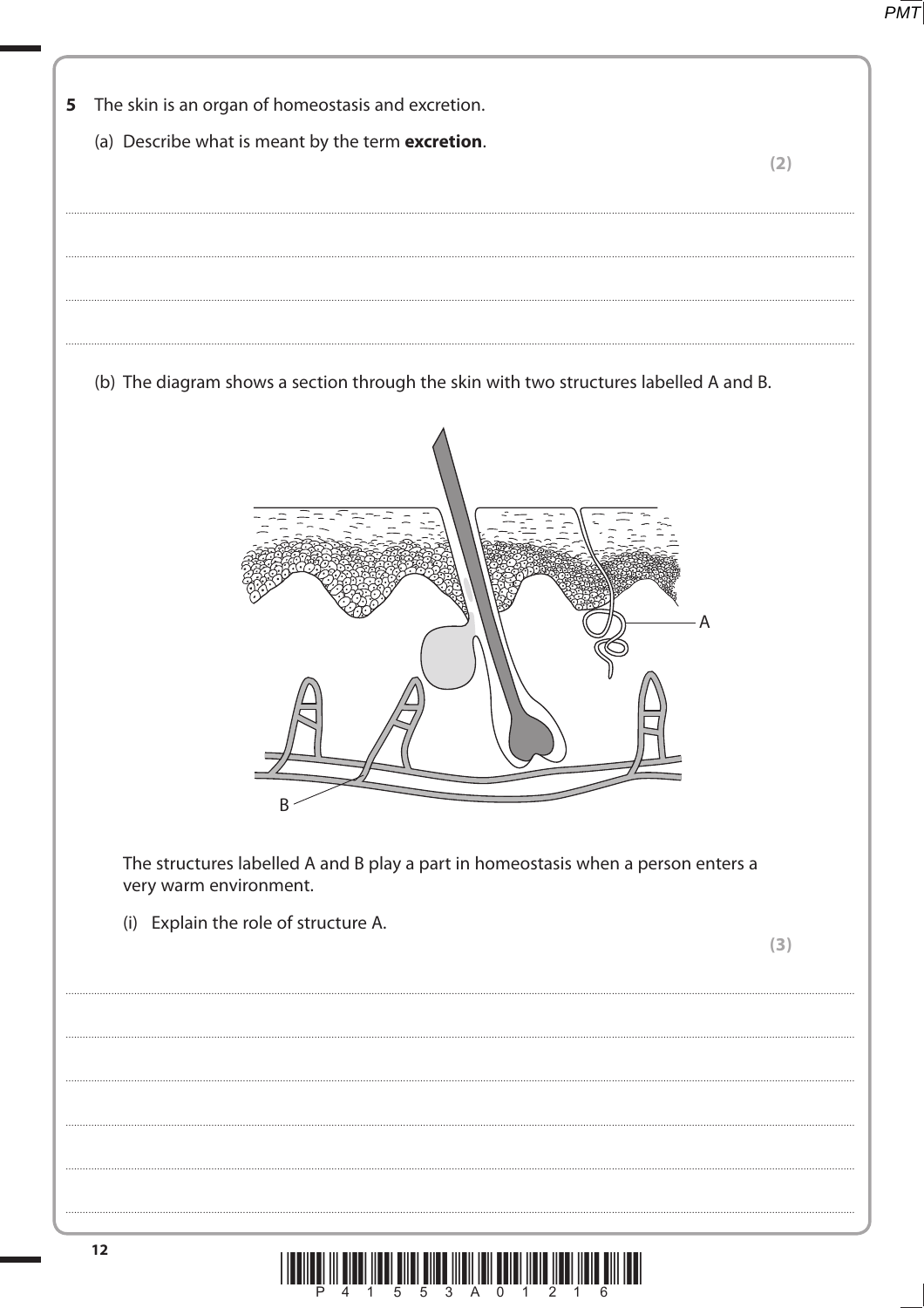| (ii) Explain the role of structure B.           | (3)                                   |
|-------------------------------------------------|---------------------------------------|
|                                                 |                                       |
|                                                 |                                       |
|                                                 |                                       |
| (c) Some hormones are involved in homeostasis.  |                                       |
| (i) Explain the role of insulin in homeostasis. | (2)                                   |
|                                                 |                                       |
|                                                 |                                       |
| (ii) Explain the role of ADH in homeostasis.    | (3)                                   |
|                                                 |                                       |
|                                                 |                                       |
| (Total for Question 5 = 13 marks)               |                                       |
|                                                 |                                       |
|                                                 |                                       |
|                                                 |                                       |
|                                                 |                                       |
| IIIII                                           | 13<br>Turn over $\blacktriangleright$ |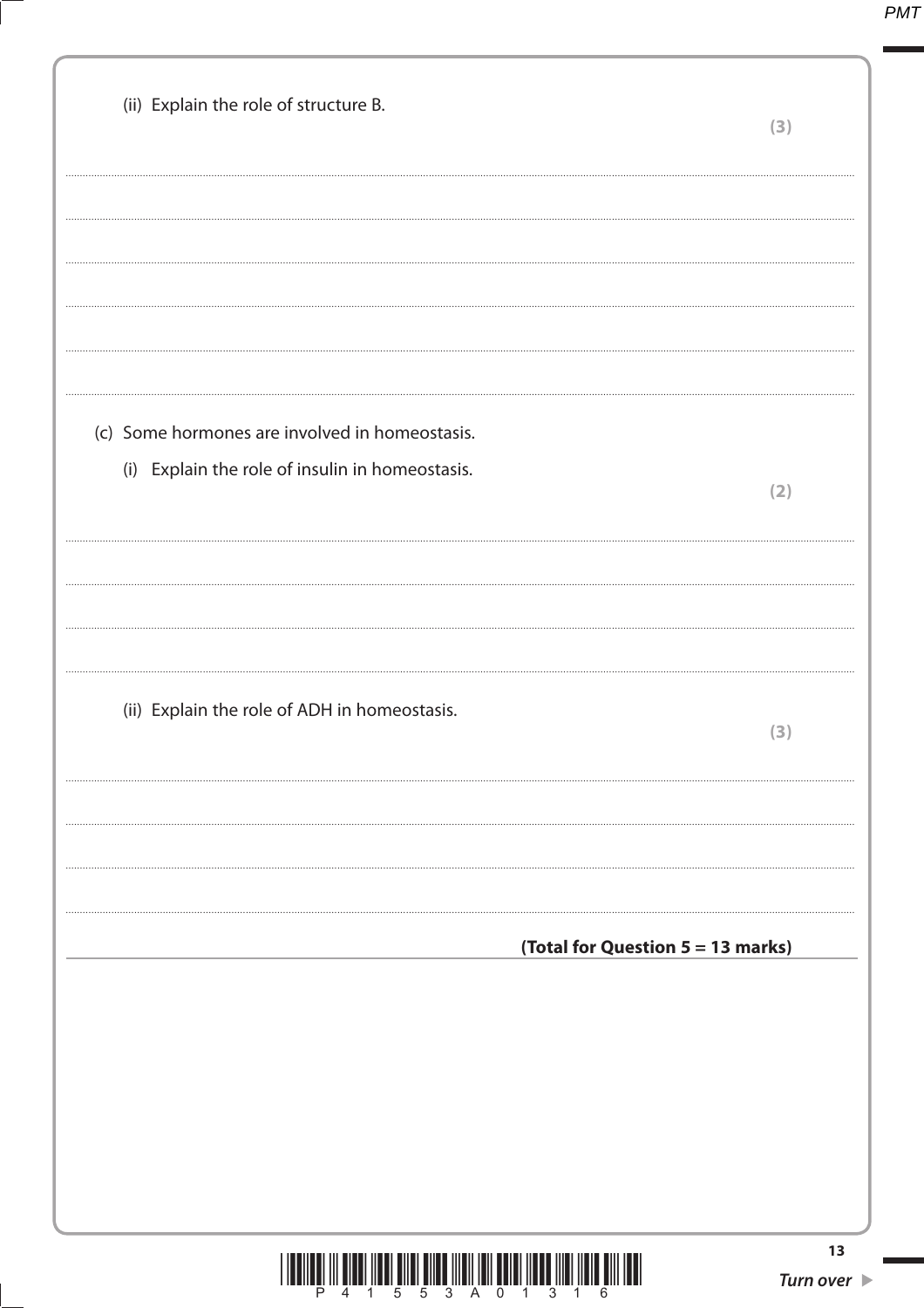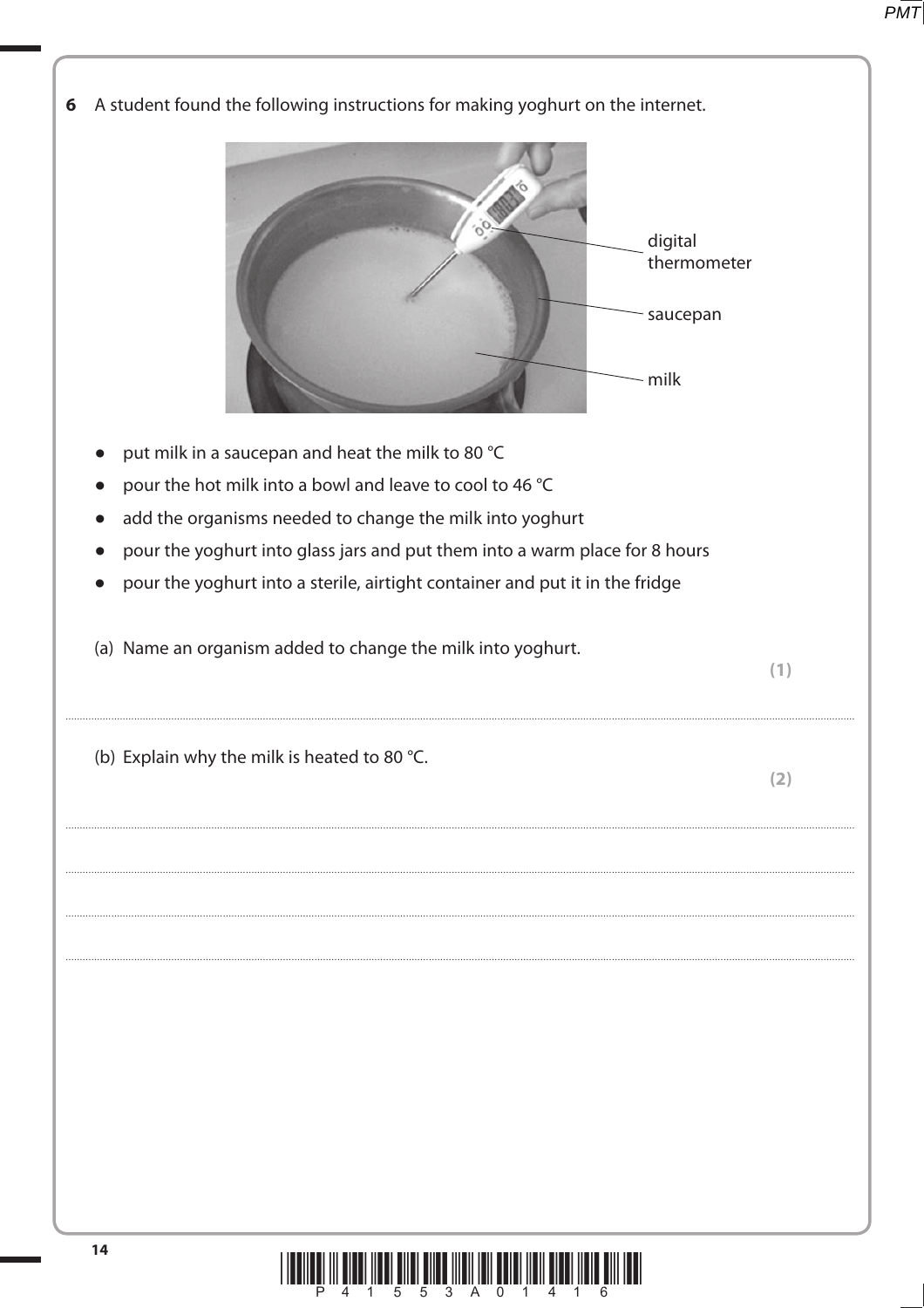| (d) Explain why the yoghurt is kept in a warm place for 8 hours.<br>(e) Changes take place to the pH of the yoghurt when it is kept warm for 8 hours.<br>Describe and explain how the change in pH helps to preserve the yoghurt. | (2) |
|-----------------------------------------------------------------------------------------------------------------------------------------------------------------------------------------------------------------------------------|-----|
|                                                                                                                                                                                                                                   | (2) |
|                                                                                                                                                                                                                                   | (3) |
|                                                                                                                                                                                                                                   |     |
| (Total for Question 6 = 10 marks)<br><b>TOTAL FOR PAPER = 60 MARKS</b>                                                                                                                                                            |     |